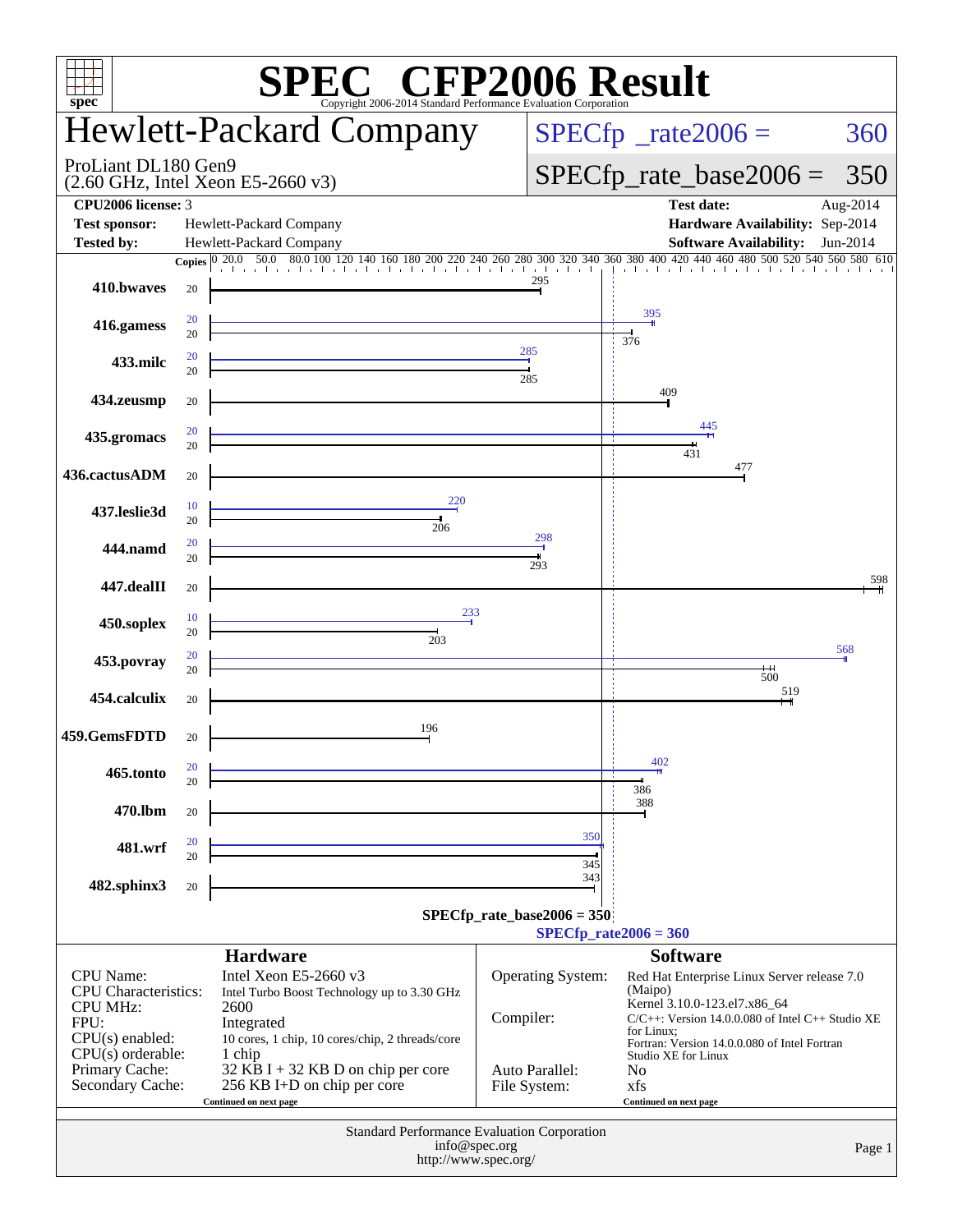

# Hewlett-Packard Company

[Memory:](http://www.spec.org/auto/cpu2006/Docs/result-fields.html#Memory) 128 GB (8 x 16 GB 2Rx4 PC4-2133P-R) [Disk Subsystem:](http://www.spec.org/auto/cpu2006/Docs/result-fields.html#DiskSubsystem) 1 x 400 GB SAS SSD, RAID 0

#### ProLiant DL180 Gen9

[Other Cache:](http://www.spec.org/auto/cpu2006/Docs/result-fields.html#OtherCache)

(2.60 GHz, Intel Xeon E5-2660 v3)

 $SPECTp_rate2006 = 360$ 

### [SPECfp\\_rate\\_base2006 =](http://www.spec.org/auto/cpu2006/Docs/result-fields.html#SPECfpratebase2006) 350

|                                                                  | _                               |                    |
|------------------------------------------------------------------|---------------------------------|--------------------|
| $\mathbf{D}$<br><b>2000</b><br>-neer<br>$\ldots$ are $\sim$<br>. | -<br>$^{\circ}$ $^{\circ}$<br>. | . .<br>л 11<br>гιυ |

[Other Hardware:](http://www.spec.org/auto/cpu2006/Docs/result-fields.html#OtherHardware) None

**[Test sponsor:](http://www.spec.org/auto/cpu2006/Docs/result-fields.html#Testsponsor)** Hewlett-Packard Company **[Hardware Availability:](http://www.spec.org/auto/cpu2006/Docs/result-fields.html#HardwareAvailability)** Sep-2014

**[Tested by:](http://www.spec.org/auto/cpu2006/Docs/result-fields.html#Testedby)** Hewlett-Packard Company **[Software Availability:](http://www.spec.org/auto/cpu2006/Docs/result-fields.html#SoftwareAvailability)** Jun-2014 [L3 Cache:](http://www.spec.org/auto/cpu2006/Docs/result-fields.html#L3Cache) 25 MB I+D on chip per chip<br>Other Cache: None

[Base Pointers:](http://www.spec.org/auto/cpu2006/Docs/result-fields.html#BasePointers) 32/64-bit<br>Peak Pointers: 32/64-bit [Peak Pointers:](http://www.spec.org/auto/cpu2006/Docs/result-fields.html#PeakPointers) [Other Software:](http://www.spec.org/auto/cpu2006/Docs/result-fields.html#OtherSoftware) None

[System State:](http://www.spec.org/auto/cpu2006/Docs/result-fields.html#SystemState) Run level 3 (multi-user)<br>Base Pointers: 32/64-bit

| <b>Results Table</b> |                 |                                                                                                          |       |                |                  |                |                  |               |                |              |                |              |                |              |
|----------------------|-----------------|----------------------------------------------------------------------------------------------------------|-------|----------------|------------------|----------------|------------------|---------------|----------------|--------------|----------------|--------------|----------------|--------------|
|                      | <b>Base</b>     |                                                                                                          |       |                |                  |                | <b>Peak</b>      |               |                |              |                |              |                |              |
| <b>Benchmark</b>     | <b>Copies</b>   | <b>Seconds</b>                                                                                           | Ratio | <b>Seconds</b> | Ratio            | <b>Seconds</b> | Ratio            | <b>Copies</b> | <b>Seconds</b> | <b>Ratio</b> | <b>Seconds</b> | <b>Ratio</b> | <b>Seconds</b> | <b>Ratio</b> |
| 410.bwayes           | 20              | 924                                                                                                      | 294   | 921            | 295              | 921            | <b>295</b>       | 20            | 924            | 294          | 921            | 295          | 921            | <u>295</u>   |
| 416.gamess           | 20 <sup>l</sup> | 1041                                                                                                     | 376   | 1040           | 377              | 1041           | 376              | 20            | 993            | 395          | 987            | 397          | 992            | 395          |
| $433$ .milc          | 20              | 645                                                                                                      | 285   | 644            | 285              | 645            | 285              | 20            | 645            | 285          | 645            | 285          | 645            | 285          |
| 434.zeusmp           | 20              | 445                                                                                                      | 409   | 444            | 41 <sub>0</sub>  | 446            | 408              | 20            | 445            | 409          | 444            | 410          | 446            | 408          |
| 435.gromacs          | 20              | 332                                                                                                      | 430   | 331            | 431              | 329            | 434              | 20            | 317            | 450          | 321            | 445          | 321            | 445          |
| 436.cactusADM        | 20              | 501                                                                                                      | 477   | 500            | 478              | 502            | 476              | 20            | 501            | 477          | 500            | 478          | 502            | 476          |
| 437.leslie3d         | 20              | 911                                                                                                      | 206   | 912            | 206              | 916            | 205              | 10            | 426            | 220          | 426            | 220          | 426            | 221          |
| 444.namd             | 20              | 547                                                                                                      | 293   | 545            | 294              | 549            | 292              | 20            | 538            | 298          | 539            | 298          | 537            | 299          |
| 447.dealII           | 20 <sup>l</sup> | 383                                                                                                      | 598   | 381            | 601              | 392            | 584              | 20            | 383            | 598          | 381            | 601          | 392            | 584          |
| $450$ .soplex        | 20              | 821                                                                                                      | 203   | 823            | 203              | 821            | 203              | 10            | 357            | 233          | 358            | 233          | 358            | 233          |
| 453.povray           | 20              | 211                                                                                                      | 504   | 213            | 500              | 215            | 495              | 20            | 187            | 568          | 188            | 566          | 187            | 568          |
| 454.calculix         | 20              | 323                                                                                                      | 511   | 318            | 519              | 317            | 520              | 20            | 323            | 511          | <b>318</b>     | 519          | 317            | 520          |
| 459.GemsFDTD         | 20              | 1083                                                                                                     | 196   | 1085           | 196              | 1085           | <b>196</b>       | 20            | 1083           | 196          | 1085           | 196          | 1085           | <u>196</u>   |
| 465.tonto            | 20 <sup>l</sup> | 510                                                                                                      | 386   | 510            | 386              | 511            | 385              | 20            | 492            | 400          | 489            | 402          | 488            | 403          |
| 470.1bm              | 20              | 707                                                                                                      | 388   | 709            | 388              | 707            | 389              | 20            | 707            | 388          | 709            | 388          | 707            | 389          |
| 481.wrf              | 20              | 646                                                                                                      | 346   | 648            | 345              | 647            | 345              | 20            | 636            | 351          | 642            | 348          | 639            | 350          |
| 482.sphinx3          | 20              | 1136                                                                                                     | 343   | 1135           | 343 <sup>I</sup> | 1136           | 343 <sup>I</sup> | 20            | 1136           | 343          | 1135           | 343          | 1136           | 343          |
|                      |                 | Results appear in the order in which they were run. Bold underlined text indicates a median measurement. |       |                |                  |                |                  |               |                |              |                |              |                |              |

### **[Submit Notes](http://www.spec.org/auto/cpu2006/Docs/result-fields.html#SubmitNotes)**

 The numactl mechanism was used to bind copies to processors. The config file option 'submit' was used to generate numactl commands to bind each copy to a specific processor. For details, please see the config file.

### **[Operating System Notes](http://www.spec.org/auto/cpu2006/Docs/result-fields.html#OperatingSystemNotes)**

 Stack size set to unlimited using "ulimit -s unlimited" Transparent Huge Pages enabled with: echo always > /sys/kernel/mm/transparent\_hugepage/enabled Filesystem page cache cleared with: echo 1 > /proc/sys/vm/drop\_caches runspec command invoked through numactl i.e.: numactl --interleave=all runspec <etc>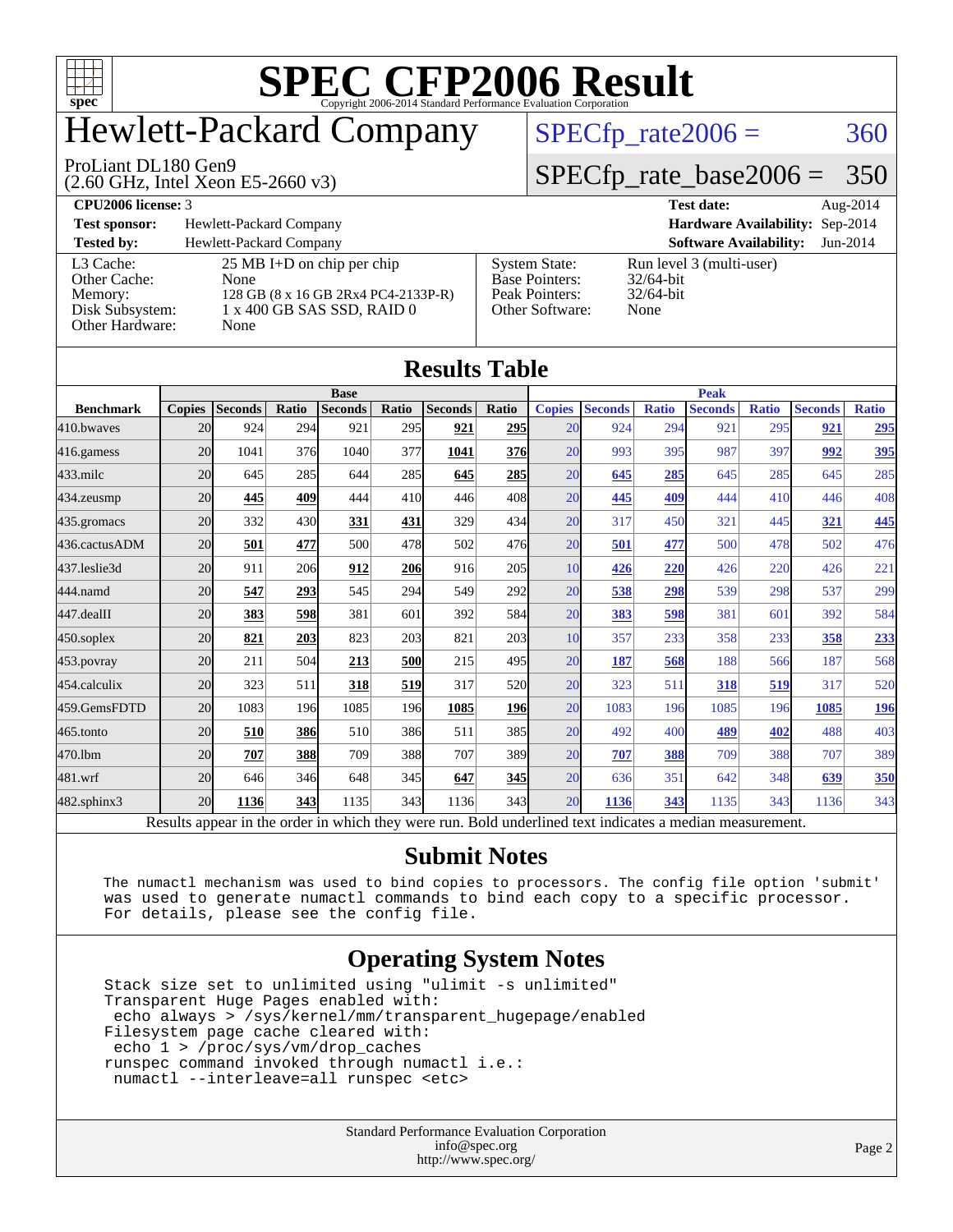

# Hewlett-Packard Company

 $SPECTp_rate2006 = 360$ 

(2.60 GHz, Intel Xeon E5-2660 v3) ProLiant DL180 Gen9

[SPECfp\\_rate\\_base2006 =](http://www.spec.org/auto/cpu2006/Docs/result-fields.html#SPECfpratebase2006) 350

**[Test sponsor:](http://www.spec.org/auto/cpu2006/Docs/result-fields.html#Testsponsor)** Hewlett-Packard Company **[Hardware Availability:](http://www.spec.org/auto/cpu2006/Docs/result-fields.html#HardwareAvailability)** Sep-2014 **[Tested by:](http://www.spec.org/auto/cpu2006/Docs/result-fields.html#Testedby)** Hewlett-Packard Company **[Software Availability:](http://www.spec.org/auto/cpu2006/Docs/result-fields.html#SoftwareAvailability)** Jun-2014

**[CPU2006 license:](http://www.spec.org/auto/cpu2006/Docs/result-fields.html#CPU2006license)** 3 **[Test date:](http://www.spec.org/auto/cpu2006/Docs/result-fields.html#Testdate)** Aug-2014

#### **[Platform Notes](http://www.spec.org/auto/cpu2006/Docs/result-fields.html#PlatformNotes)**

Standard Performance Evaluation Corporation BIOS Configuration: HP Power Profile set to Maximum Performance Collaborative Power Control set to Disabled QPI Snoop Configuration set to Cluster on Die Thermal Configuration set to Maximum Cooling Processor Power and Utilization Monitoring set to Disabled Memory Refresh Rate set to 1x Refresh Sysinfo program /home/cpu2006/config/sysinfo.rev6818 \$Rev: 6818 \$ \$Date:: 2012-07-17 #\$ e86d102572650a6e4d596a3cee98f191 running on Kokomo-bottom Wed Aug 13 06:37:37 2014 This section contains SUT (System Under Test) info as seen by some common utilities. To remove or add to this section, see: <http://www.spec.org/cpu2006/Docs/config.html#sysinfo> From /proc/cpuinfo model name : Intel(R) Xeon(R) CPU E5-2660 v3 @ 2.60GHz 1 "physical id"s (chips) 20 "processors" cores, siblings (Caution: counting these is hw and system dependent. The following excerpts from /proc/cpuinfo might not be reliable. Use with caution.) cpu cores : 5 siblings : 10 physical 0: cores 0 1 2 3 4 8 9 10 11 12 cache size : 12800 KB From /proc/meminfo<br>MemTotal: 131603204 kB HugePages\_Total: 0 Hugepagesize: 2048 kB From /etc/\*release\* /etc/\*version\* os-release: NAME="Red Hat Enterprise Linux Server" VERSION="7.0 (Maipo)" ID="rhel" ID\_LIKE="fedora" VERSION\_ID="7.0" PRETTY NAME="Red Hat Enterprise Linux Server 7.0 (Maipo)" ANSI\_COLOR="0;31" CPE\_NAME="cpe:/o:redhat:enterprise\_linux:7.0:GA:server" redhat-release: Red Hat Enterprise Linux Server release 7.0 (Maipo) system-release: Red Hat Enterprise Linux Server release 7.0 (Maipo) system-release-cpe: cpe:/o:redhat:enterprise\_linux:7.0:ga:server uname -a: Linux Kokomo-bottom 3.10.0-123.el7.x86\_64 #1 SMP Mon May 5 11:16:57 EDT 2014 x86\_64 x86\_64 x86\_64 GNU/Linux run-level 3 Aug 12 19:45 Continued on next page

[info@spec.org](mailto:info@spec.org) <http://www.spec.org/>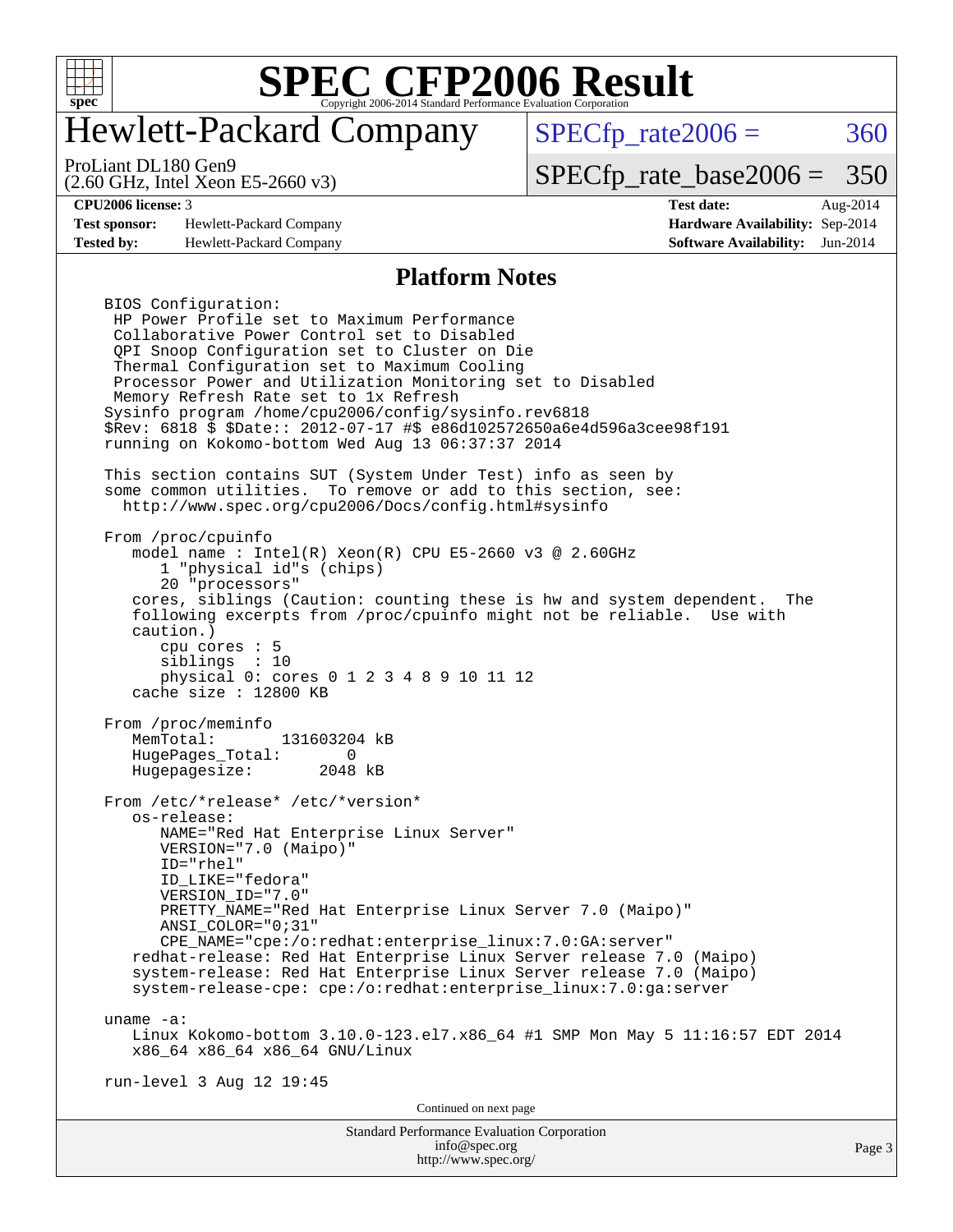

# Hewlett-Packard Company

 $SPECTp_rate2006 = 360$ 

(2.60 GHz, Intel Xeon E5-2660 v3) ProLiant DL180 Gen9

[SPECfp\\_rate\\_base2006 =](http://www.spec.org/auto/cpu2006/Docs/result-fields.html#SPECfpratebase2006) 350

**[Test sponsor:](http://www.spec.org/auto/cpu2006/Docs/result-fields.html#Testsponsor)** Hewlett-Packard Company **[Hardware Availability:](http://www.spec.org/auto/cpu2006/Docs/result-fields.html#HardwareAvailability)** Sep-2014 **[Tested by:](http://www.spec.org/auto/cpu2006/Docs/result-fields.html#Testedby)** Hewlett-Packard Company **[Software Availability:](http://www.spec.org/auto/cpu2006/Docs/result-fields.html#SoftwareAvailability)** Jun-2014

**[CPU2006 license:](http://www.spec.org/auto/cpu2006/Docs/result-fields.html#CPU2006license)** 3 **[Test date:](http://www.spec.org/auto/cpu2006/Docs/result-fields.html#Testdate)** Aug-2014

#### **[Platform Notes \(Continued\)](http://www.spec.org/auto/cpu2006/Docs/result-fields.html#PlatformNotes)**

SPEC is set to: /home/cpu2006<br>Filesystem Type Size Used Avail Use% Mounted on /dev/mapper/rhel-home xfs 318G 4.1G 314G 2% /home

 Additional information from dmidecode: BIOS HP U20 07/11/2014 Memory: 8x HP NOT AVAILABLE 16 GB 2133 MHz 2 rank 8x UNKNOWN NOT AVAILABLE

 (End of data from sysinfo program) Regarding the sysinfo display about the memory installed, the correct amount of memory is 128 GB and the dmidecode description should have one line reading as: 8x HP NOT AVAILABLE 16 GB 2133 MHz 2 rank

#### **[General Notes](http://www.spec.org/auto/cpu2006/Docs/result-fields.html#GeneralNotes)**

Environment variables set by runspec before the start of the run: LD\_LIBRARY\_PATH = "/home/cpu2006/libs/32:/home/cpu2006/libs/64:/home/cpu2006/sh"

 Binaries compiled on a system with 1x Core i7-860 CPU + 8GB memory using RedHat EL 6.4

### **[Base Compiler Invocation](http://www.spec.org/auto/cpu2006/Docs/result-fields.html#BaseCompilerInvocation)**

[C benchmarks](http://www.spec.org/auto/cpu2006/Docs/result-fields.html#Cbenchmarks):  $icc$   $-m64$ 

[C++ benchmarks:](http://www.spec.org/auto/cpu2006/Docs/result-fields.html#CXXbenchmarks) [icpc -m64](http://www.spec.org/cpu2006/results/res2014q3/cpu2006-20140908-31254.flags.html#user_CXXbase_intel_icpc_64bit_bedb90c1146cab66620883ef4f41a67e)

[Fortran benchmarks](http://www.spec.org/auto/cpu2006/Docs/result-fields.html#Fortranbenchmarks): [ifort -m64](http://www.spec.org/cpu2006/results/res2014q3/cpu2006-20140908-31254.flags.html#user_FCbase_intel_ifort_64bit_ee9d0fb25645d0210d97eb0527dcc06e)

[Benchmarks using both Fortran and C](http://www.spec.org/auto/cpu2006/Docs/result-fields.html#BenchmarksusingbothFortranandC): [icc -m64](http://www.spec.org/cpu2006/results/res2014q3/cpu2006-20140908-31254.flags.html#user_CC_FCbase_intel_icc_64bit_0b7121f5ab7cfabee23d88897260401c) [ifort -m64](http://www.spec.org/cpu2006/results/res2014q3/cpu2006-20140908-31254.flags.html#user_CC_FCbase_intel_ifort_64bit_ee9d0fb25645d0210d97eb0527dcc06e)

### **[Base Portability Flags](http://www.spec.org/auto/cpu2006/Docs/result-fields.html#BasePortabilityFlags)**

 410.bwaves: [-DSPEC\\_CPU\\_LP64](http://www.spec.org/cpu2006/results/res2014q3/cpu2006-20140908-31254.flags.html#suite_basePORTABILITY410_bwaves_DSPEC_CPU_LP64) 416.gamess: [-DSPEC\\_CPU\\_LP64](http://www.spec.org/cpu2006/results/res2014q3/cpu2006-20140908-31254.flags.html#suite_basePORTABILITY416_gamess_DSPEC_CPU_LP64) 433.milc: [-DSPEC\\_CPU\\_LP64](http://www.spec.org/cpu2006/results/res2014q3/cpu2006-20140908-31254.flags.html#suite_basePORTABILITY433_milc_DSPEC_CPU_LP64) 434.zeusmp: [-DSPEC\\_CPU\\_LP64](http://www.spec.org/cpu2006/results/res2014q3/cpu2006-20140908-31254.flags.html#suite_basePORTABILITY434_zeusmp_DSPEC_CPU_LP64) 435.gromacs: [-DSPEC\\_CPU\\_LP64](http://www.spec.org/cpu2006/results/res2014q3/cpu2006-20140908-31254.flags.html#suite_basePORTABILITY435_gromacs_DSPEC_CPU_LP64) [-nofor\\_main](http://www.spec.org/cpu2006/results/res2014q3/cpu2006-20140908-31254.flags.html#user_baseLDPORTABILITY435_gromacs_f-nofor_main) 436.cactusADM: [-DSPEC\\_CPU\\_LP64](http://www.spec.org/cpu2006/results/res2014q3/cpu2006-20140908-31254.flags.html#suite_basePORTABILITY436_cactusADM_DSPEC_CPU_LP64) [-nofor\\_main](http://www.spec.org/cpu2006/results/res2014q3/cpu2006-20140908-31254.flags.html#user_baseLDPORTABILITY436_cactusADM_f-nofor_main) 437.leslie3d: [-DSPEC\\_CPU\\_LP64](http://www.spec.org/cpu2006/results/res2014q3/cpu2006-20140908-31254.flags.html#suite_basePORTABILITY437_leslie3d_DSPEC_CPU_LP64)

Continued on next page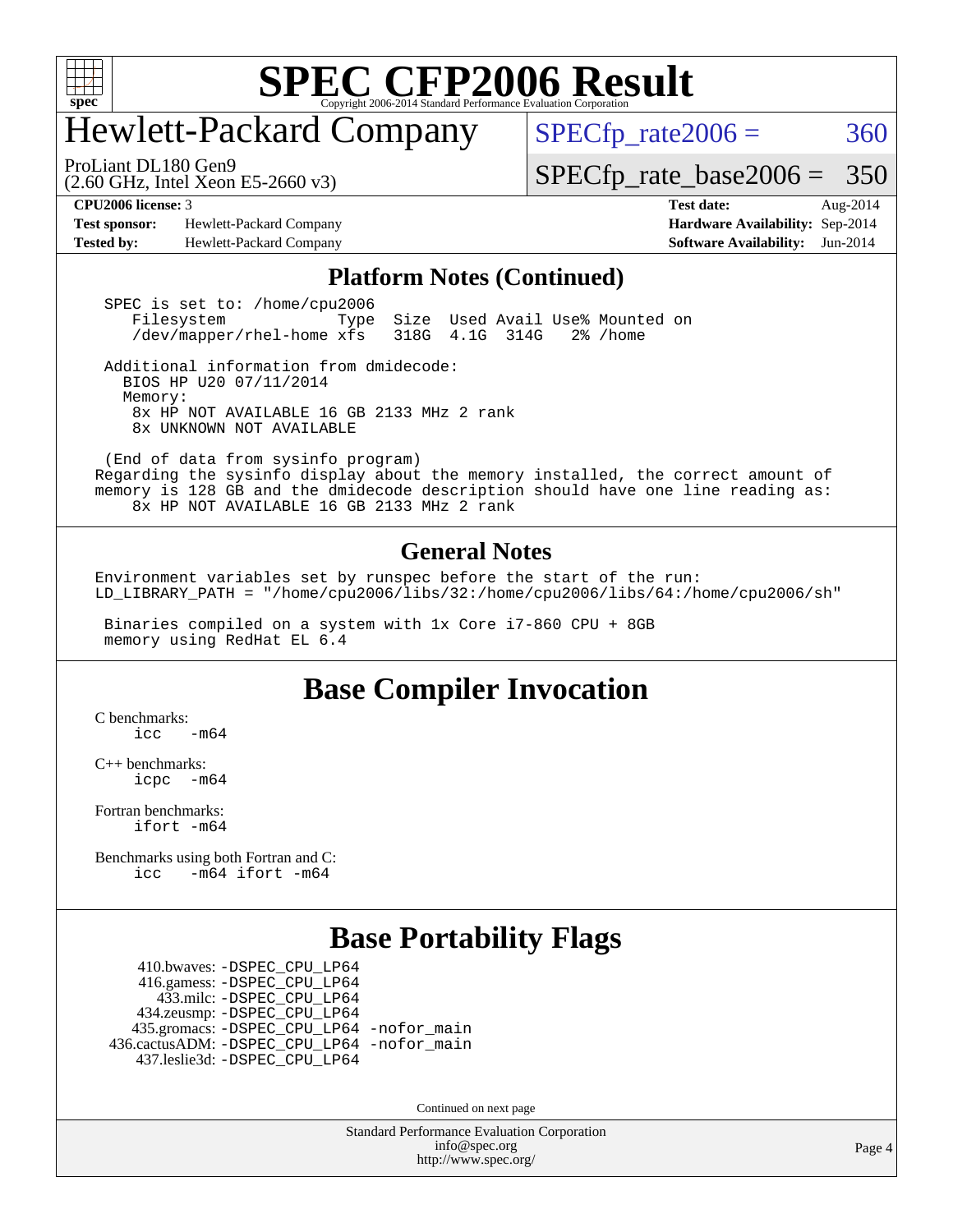

Hewlett-Packard Company

 $SPECTp_rate2006 = 360$ 

(2.60 GHz, Intel Xeon E5-2660 v3) ProLiant DL180 Gen9

[SPECfp\\_rate\\_base2006 =](http://www.spec.org/auto/cpu2006/Docs/result-fields.html#SPECfpratebase2006) 350

**[Test sponsor:](http://www.spec.org/auto/cpu2006/Docs/result-fields.html#Testsponsor)** Hewlett-Packard Company **[Hardware Availability:](http://www.spec.org/auto/cpu2006/Docs/result-fields.html#HardwareAvailability)** Sep-2014 **[Tested by:](http://www.spec.org/auto/cpu2006/Docs/result-fields.html#Testedby)** Hewlett-Packard Company **[Software Availability:](http://www.spec.org/auto/cpu2006/Docs/result-fields.html#SoftwareAvailability)** Jun-2014

**[CPU2006 license:](http://www.spec.org/auto/cpu2006/Docs/result-fields.html#CPU2006license)** 3 **[Test date:](http://www.spec.org/auto/cpu2006/Docs/result-fields.html#Testdate)** Aug-2014

# **[Base Portability Flags \(Continued\)](http://www.spec.org/auto/cpu2006/Docs/result-fields.html#BasePortabilityFlags)**

 444.namd: [-DSPEC\\_CPU\\_LP64](http://www.spec.org/cpu2006/results/res2014q3/cpu2006-20140908-31254.flags.html#suite_basePORTABILITY444_namd_DSPEC_CPU_LP64) 447.dealII: [-DSPEC\\_CPU\\_LP64](http://www.spec.org/cpu2006/results/res2014q3/cpu2006-20140908-31254.flags.html#suite_basePORTABILITY447_dealII_DSPEC_CPU_LP64) 450.soplex: [-DSPEC\\_CPU\\_LP64](http://www.spec.org/cpu2006/results/res2014q3/cpu2006-20140908-31254.flags.html#suite_basePORTABILITY450_soplex_DSPEC_CPU_LP64) 453.povray: [-DSPEC\\_CPU\\_LP64](http://www.spec.org/cpu2006/results/res2014q3/cpu2006-20140908-31254.flags.html#suite_basePORTABILITY453_povray_DSPEC_CPU_LP64) 454.calculix: [-DSPEC\\_CPU\\_LP64](http://www.spec.org/cpu2006/results/res2014q3/cpu2006-20140908-31254.flags.html#suite_basePORTABILITY454_calculix_DSPEC_CPU_LP64) [-nofor\\_main](http://www.spec.org/cpu2006/results/res2014q3/cpu2006-20140908-31254.flags.html#user_baseLDPORTABILITY454_calculix_f-nofor_main) 459.GemsFDTD: [-DSPEC\\_CPU\\_LP64](http://www.spec.org/cpu2006/results/res2014q3/cpu2006-20140908-31254.flags.html#suite_basePORTABILITY459_GemsFDTD_DSPEC_CPU_LP64) 465.tonto: [-DSPEC\\_CPU\\_LP64](http://www.spec.org/cpu2006/results/res2014q3/cpu2006-20140908-31254.flags.html#suite_basePORTABILITY465_tonto_DSPEC_CPU_LP64) 470.lbm: [-DSPEC\\_CPU\\_LP64](http://www.spec.org/cpu2006/results/res2014q3/cpu2006-20140908-31254.flags.html#suite_basePORTABILITY470_lbm_DSPEC_CPU_LP64) 482.sphinx3: [-DSPEC\\_CPU\\_LP64](http://www.spec.org/cpu2006/results/res2014q3/cpu2006-20140908-31254.flags.html#suite_basePORTABILITY482_sphinx3_DSPEC_CPU_LP64)

481.wrf: [-DSPEC\\_CPU\\_LP64](http://www.spec.org/cpu2006/results/res2014q3/cpu2006-20140908-31254.flags.html#suite_basePORTABILITY481_wrf_DSPEC_CPU_LP64) [-DSPEC\\_CPU\\_CASE\\_FLAG](http://www.spec.org/cpu2006/results/res2014q3/cpu2006-20140908-31254.flags.html#b481.wrf_baseCPORTABILITY_DSPEC_CPU_CASE_FLAG) [-DSPEC\\_CPU\\_LINUX](http://www.spec.org/cpu2006/results/res2014q3/cpu2006-20140908-31254.flags.html#b481.wrf_baseCPORTABILITY_DSPEC_CPU_LINUX)

### **[Base Optimization Flags](http://www.spec.org/auto/cpu2006/Docs/result-fields.html#BaseOptimizationFlags)**

[C benchmarks](http://www.spec.org/auto/cpu2006/Docs/result-fields.html#Cbenchmarks):

[-xCORE-AVX2](http://www.spec.org/cpu2006/results/res2014q3/cpu2006-20140908-31254.flags.html#user_CCbase_f-xAVX2_5f5fc0cbe2c9f62c816d3e45806c70d7) [-ipo](http://www.spec.org/cpu2006/results/res2014q3/cpu2006-20140908-31254.flags.html#user_CCbase_f-ipo) [-O3](http://www.spec.org/cpu2006/results/res2014q3/cpu2006-20140908-31254.flags.html#user_CCbase_f-O3) [-no-prec-div](http://www.spec.org/cpu2006/results/res2014q3/cpu2006-20140908-31254.flags.html#user_CCbase_f-no-prec-div) [-opt-prefetch](http://www.spec.org/cpu2006/results/res2014q3/cpu2006-20140908-31254.flags.html#user_CCbase_f-opt-prefetch) [-auto-p32](http://www.spec.org/cpu2006/results/res2014q3/cpu2006-20140908-31254.flags.html#user_CCbase_f-auto-p32) [-ansi-alias](http://www.spec.org/cpu2006/results/res2014q3/cpu2006-20140908-31254.flags.html#user_CCbase_f-ansi-alias) [-opt-mem-layout-trans=3](http://www.spec.org/cpu2006/results/res2014q3/cpu2006-20140908-31254.flags.html#user_CCbase_f-opt-mem-layout-trans_a7b82ad4bd7abf52556d4961a2ae94d5)

[C++ benchmarks:](http://www.spec.org/auto/cpu2006/Docs/result-fields.html#CXXbenchmarks)

[-xCORE-AVX2](http://www.spec.org/cpu2006/results/res2014q3/cpu2006-20140908-31254.flags.html#user_CXXbase_f-xAVX2_5f5fc0cbe2c9f62c816d3e45806c70d7) [-ipo](http://www.spec.org/cpu2006/results/res2014q3/cpu2006-20140908-31254.flags.html#user_CXXbase_f-ipo) [-O3](http://www.spec.org/cpu2006/results/res2014q3/cpu2006-20140908-31254.flags.html#user_CXXbase_f-O3) [-no-prec-div](http://www.spec.org/cpu2006/results/res2014q3/cpu2006-20140908-31254.flags.html#user_CXXbase_f-no-prec-div) [-opt-prefetch](http://www.spec.org/cpu2006/results/res2014q3/cpu2006-20140908-31254.flags.html#user_CXXbase_f-opt-prefetch) [-auto-p32](http://www.spec.org/cpu2006/results/res2014q3/cpu2006-20140908-31254.flags.html#user_CXXbase_f-auto-p32) [-ansi-alias](http://www.spec.org/cpu2006/results/res2014q3/cpu2006-20140908-31254.flags.html#user_CXXbase_f-ansi-alias) [-opt-mem-layout-trans=3](http://www.spec.org/cpu2006/results/res2014q3/cpu2006-20140908-31254.flags.html#user_CXXbase_f-opt-mem-layout-trans_a7b82ad4bd7abf52556d4961a2ae94d5)

[Fortran benchmarks](http://www.spec.org/auto/cpu2006/Docs/result-fields.html#Fortranbenchmarks): [-xCORE-AVX2](http://www.spec.org/cpu2006/results/res2014q3/cpu2006-20140908-31254.flags.html#user_FCbase_f-xAVX2_5f5fc0cbe2c9f62c816d3e45806c70d7) [-ipo](http://www.spec.org/cpu2006/results/res2014q3/cpu2006-20140908-31254.flags.html#user_FCbase_f-ipo) [-O3](http://www.spec.org/cpu2006/results/res2014q3/cpu2006-20140908-31254.flags.html#user_FCbase_f-O3) [-no-prec-div](http://www.spec.org/cpu2006/results/res2014q3/cpu2006-20140908-31254.flags.html#user_FCbase_f-no-prec-div) [-opt-prefetch](http://www.spec.org/cpu2006/results/res2014q3/cpu2006-20140908-31254.flags.html#user_FCbase_f-opt-prefetch)

[Benchmarks using both Fortran and C](http://www.spec.org/auto/cpu2006/Docs/result-fields.html#BenchmarksusingbothFortranandC): [-xCORE-AVX2](http://www.spec.org/cpu2006/results/res2014q3/cpu2006-20140908-31254.flags.html#user_CC_FCbase_f-xAVX2_5f5fc0cbe2c9f62c816d3e45806c70d7) [-ipo](http://www.spec.org/cpu2006/results/res2014q3/cpu2006-20140908-31254.flags.html#user_CC_FCbase_f-ipo) [-O3](http://www.spec.org/cpu2006/results/res2014q3/cpu2006-20140908-31254.flags.html#user_CC_FCbase_f-O3) [-no-prec-div](http://www.spec.org/cpu2006/results/res2014q3/cpu2006-20140908-31254.flags.html#user_CC_FCbase_f-no-prec-div) [-opt-prefetch](http://www.spec.org/cpu2006/results/res2014q3/cpu2006-20140908-31254.flags.html#user_CC_FCbase_f-opt-prefetch) [-auto-p32](http://www.spec.org/cpu2006/results/res2014q3/cpu2006-20140908-31254.flags.html#user_CC_FCbase_f-auto-p32) [-ansi-alias](http://www.spec.org/cpu2006/results/res2014q3/cpu2006-20140908-31254.flags.html#user_CC_FCbase_f-ansi-alias) [-opt-mem-layout-trans=3](http://www.spec.org/cpu2006/results/res2014q3/cpu2006-20140908-31254.flags.html#user_CC_FCbase_f-opt-mem-layout-trans_a7b82ad4bd7abf52556d4961a2ae94d5)

# **[Peak Compiler Invocation](http://www.spec.org/auto/cpu2006/Docs/result-fields.html#PeakCompilerInvocation)**

[C benchmarks](http://www.spec.org/auto/cpu2006/Docs/result-fields.html#Cbenchmarks):  $\text{ice}$  -m64

[C++ benchmarks \(except as noted below\):](http://www.spec.org/auto/cpu2006/Docs/result-fields.html#CXXbenchmarksexceptasnotedbelow) [icpc -m64](http://www.spec.org/cpu2006/results/res2014q3/cpu2006-20140908-31254.flags.html#user_CXXpeak_intel_icpc_64bit_bedb90c1146cab66620883ef4f41a67e)

450.soplex: [icpc -m32](http://www.spec.org/cpu2006/results/res2014q3/cpu2006-20140908-31254.flags.html#user_peakCXXLD450_soplex_intel_icpc_4e5a5ef1a53fd332b3c49e69c3330699)

[Fortran benchmarks](http://www.spec.org/auto/cpu2006/Docs/result-fields.html#Fortranbenchmarks): [ifort -m64](http://www.spec.org/cpu2006/results/res2014q3/cpu2006-20140908-31254.flags.html#user_FCpeak_intel_ifort_64bit_ee9d0fb25645d0210d97eb0527dcc06e)

[Benchmarks using both Fortran and C](http://www.spec.org/auto/cpu2006/Docs/result-fields.html#BenchmarksusingbothFortranandC): [icc -m64](http://www.spec.org/cpu2006/results/res2014q3/cpu2006-20140908-31254.flags.html#user_CC_FCpeak_intel_icc_64bit_0b7121f5ab7cfabee23d88897260401c) [ifort -m64](http://www.spec.org/cpu2006/results/res2014q3/cpu2006-20140908-31254.flags.html#user_CC_FCpeak_intel_ifort_64bit_ee9d0fb25645d0210d97eb0527dcc06e)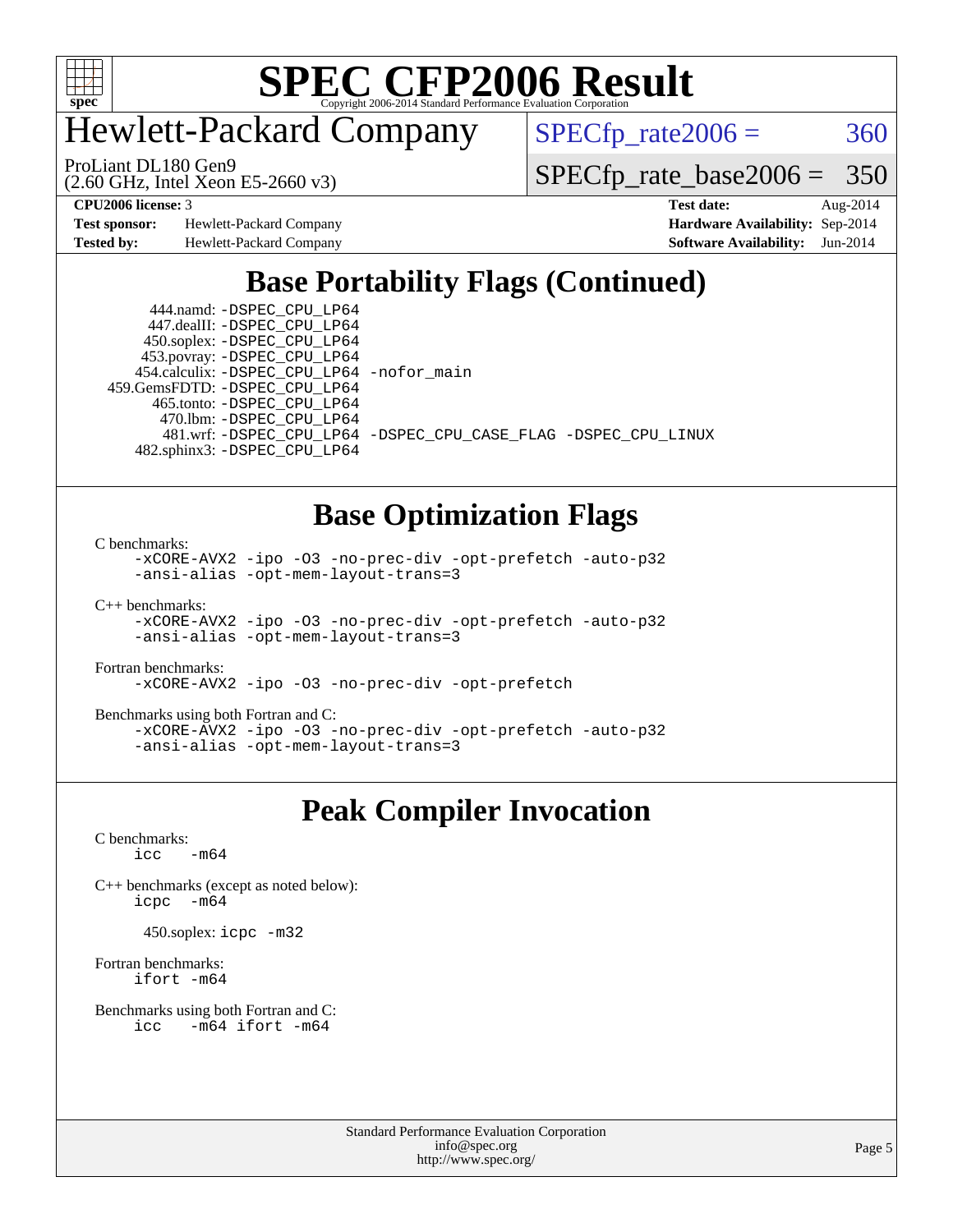

# Hewlett-Packard Company

 $SPECTp_rate2006 = 360$ 

(2.60 GHz, Intel Xeon E5-2660 v3) ProLiant DL180 Gen9

[SPECfp\\_rate\\_base2006 =](http://www.spec.org/auto/cpu2006/Docs/result-fields.html#SPECfpratebase2006) 350

**[Test sponsor:](http://www.spec.org/auto/cpu2006/Docs/result-fields.html#Testsponsor)** Hewlett-Packard Company **[Hardware Availability:](http://www.spec.org/auto/cpu2006/Docs/result-fields.html#HardwareAvailability)** Sep-2014

**[CPU2006 license:](http://www.spec.org/auto/cpu2006/Docs/result-fields.html#CPU2006license)** 3 **[Test date:](http://www.spec.org/auto/cpu2006/Docs/result-fields.html#Testdate)** Aug-2014 **[Tested by:](http://www.spec.org/auto/cpu2006/Docs/result-fields.html#Testedby)** Hewlett-Packard Company **[Software Availability:](http://www.spec.org/auto/cpu2006/Docs/result-fields.html#SoftwareAvailability)** Jun-2014

### **[Peak Portability Flags](http://www.spec.org/auto/cpu2006/Docs/result-fields.html#PeakPortabilityFlags)**

| 410.bwaves: -DSPEC CPU LP64                  |                                                                |
|----------------------------------------------|----------------------------------------------------------------|
| 416.gamess: -DSPEC_CPU_LP64                  |                                                                |
| 433.milc: -DSPEC CPU LP64                    |                                                                |
| 434.zeusmp: -DSPEC_CPU_LP64                  |                                                                |
| 435.gromacs: -DSPEC_CPU_LP64 -nofor_main     |                                                                |
| 436.cactusADM: - DSPEC CPU LP64 - nofor main |                                                                |
| 437.leslie3d: -DSPEC CPU LP64                |                                                                |
| 444.namd: -DSPEC CPU LP64                    |                                                                |
| 447.dealII: -DSPEC_CPU LP64                  |                                                                |
| 453.povray: -DSPEC_CPU_LP64                  |                                                                |
| 454.calculix: -DSPEC CPU LP64 -nofor main    |                                                                |
| 459.GemsFDTD: -DSPEC CPU LP64                |                                                                |
| 465.tonto: -DSPEC CPU LP64                   |                                                                |
| 470.1bm: - DSPEC CPU LP64                    |                                                                |
|                                              | 481.wrf: -DSPEC_CPU_LP64 -DSPEC_CPU_CASE_FLAG -DSPEC_CPU_LINUX |
| 482.sphinx3: -DSPEC_CPU_LP64                 |                                                                |

# **[Peak Optimization Flags](http://www.spec.org/auto/cpu2006/Docs/result-fields.html#PeakOptimizationFlags)**

[C benchmarks](http://www.spec.org/auto/cpu2006/Docs/result-fields.html#Cbenchmarks):

```
 433.milc: -xCORE-AVX2(pass 2) -prof-gen(pass 1) -ipo(pass 2)
                -O3(pass 2) -no-prec-div(pass 2)
                -opt-mem-layout-trans=3(pass 2) -prof-use(pass 2)
                -auto-ilp32
        470.lbm: basepeak = yes
     482.sphinx3: basepeak = yes
C++ benchmarks: 
        444.namd: -xCORE-AVX2(pass 2) -prof-gen(pass 1) -ipo(pass 2)
                -O3(pass 2) -no-prec-div(pass 2)
               -opt-mem-layout-trans=3(pass 2) -prof-use(pass 2) -fno-alias
                -auto-ilp32
       447.dealII: basepeak = yes
       450.soplex: -xCORE-AVX2(pass 2) -prof-gen(pass 1) -ipo(pass 2)
                -O3(pass 2) -no-prec-div(pass 2)
                -opt-mem-layout-trans=3(pass 2) -prof-use(pass 2)
                -opt-malloc-options=3
      453.povray: -xCORE-AVX2(pass 2) -prof-gen(pass 1) -ipo(pass 2)
                -O3(pass 2) -no-prec-div(pass 2)
                -opt-mem-layout-trans=3(pass 2) -prof-use(pass 2) -unroll4
               -ansi-alias
                                         Continued on next page
```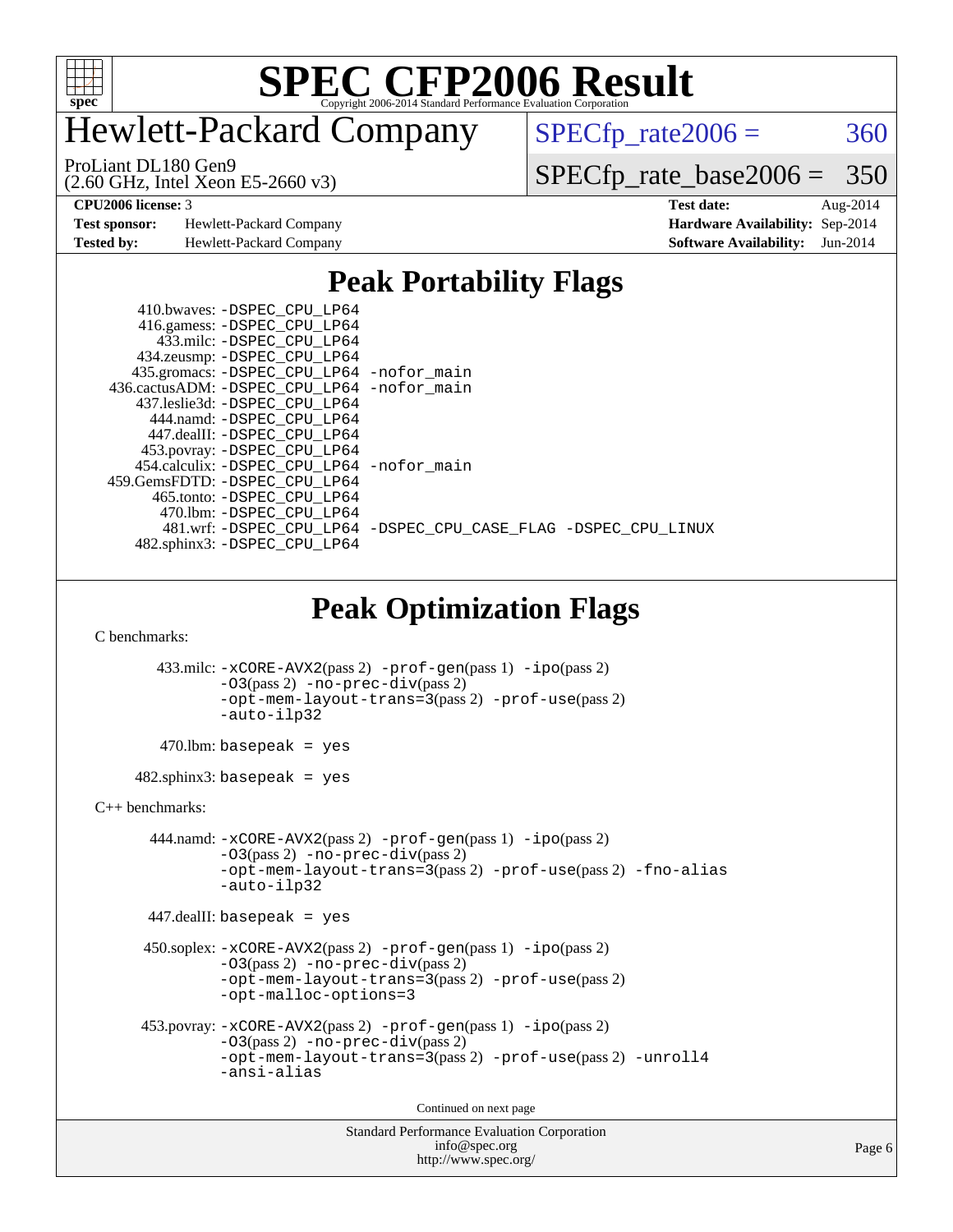

# Hewlett-Packard Company

 $SPECTp_rate2006 = 360$ 

(2.60 GHz, Intel Xeon E5-2660 v3) ProLiant DL180 Gen9

[SPECfp\\_rate\\_base2006 =](http://www.spec.org/auto/cpu2006/Docs/result-fields.html#SPECfpratebase2006) 350

**[Test sponsor:](http://www.spec.org/auto/cpu2006/Docs/result-fields.html#Testsponsor)** Hewlett-Packard Company **[Hardware Availability:](http://www.spec.org/auto/cpu2006/Docs/result-fields.html#HardwareAvailability)** Sep-2014 **[Tested by:](http://www.spec.org/auto/cpu2006/Docs/result-fields.html#Testedby)** Hewlett-Packard Company **[Software Availability:](http://www.spec.org/auto/cpu2006/Docs/result-fields.html#SoftwareAvailability)** Jun-2014

**[CPU2006 license:](http://www.spec.org/auto/cpu2006/Docs/result-fields.html#CPU2006license)** 3 **[Test date:](http://www.spec.org/auto/cpu2006/Docs/result-fields.html#Testdate)** Aug-2014

# **[Peak Optimization Flags \(Continued\)](http://www.spec.org/auto/cpu2006/Docs/result-fields.html#PeakOptimizationFlags)**

[Fortran benchmarks](http://www.spec.org/auto/cpu2006/Docs/result-fields.html#Fortranbenchmarks):

 $410.bwaves: basepeak = yes$  416.gamess: [-xCORE-AVX2](http://www.spec.org/cpu2006/results/res2014q3/cpu2006-20140908-31254.flags.html#user_peakPASS2_FFLAGSPASS2_LDFLAGS416_gamess_f-xAVX2_5f5fc0cbe2c9f62c816d3e45806c70d7)(pass 2) [-prof-gen](http://www.spec.org/cpu2006/results/res2014q3/cpu2006-20140908-31254.flags.html#user_peakPASS1_FFLAGSPASS1_LDFLAGS416_gamess_prof_gen_e43856698f6ca7b7e442dfd80e94a8fc)(pass 1) [-ipo](http://www.spec.org/cpu2006/results/res2014q3/cpu2006-20140908-31254.flags.html#user_peakPASS2_FFLAGSPASS2_LDFLAGS416_gamess_f-ipo)(pass 2) [-O3](http://www.spec.org/cpu2006/results/res2014q3/cpu2006-20140908-31254.flags.html#user_peakPASS2_FFLAGSPASS2_LDFLAGS416_gamess_f-O3)(pass 2) [-no-prec-div](http://www.spec.org/cpu2006/results/res2014q3/cpu2006-20140908-31254.flags.html#user_peakPASS2_FFLAGSPASS2_LDFLAGS416_gamess_f-no-prec-div)(pass 2) [-prof-use](http://www.spec.org/cpu2006/results/res2014q3/cpu2006-20140908-31254.flags.html#user_peakPASS2_FFLAGSPASS2_LDFLAGS416_gamess_prof_use_bccf7792157ff70d64e32fe3e1250b55)(pass 2) [-unroll2](http://www.spec.org/cpu2006/results/res2014q3/cpu2006-20140908-31254.flags.html#user_peakOPTIMIZE416_gamess_f-unroll_784dae83bebfb236979b41d2422d7ec2) [-inline-level=0](http://www.spec.org/cpu2006/results/res2014q3/cpu2006-20140908-31254.flags.html#user_peakOPTIMIZE416_gamess_f-inline-level_318d07a09274ad25e8d15dbfaa68ba50) [-scalar-rep-](http://www.spec.org/cpu2006/results/res2014q3/cpu2006-20140908-31254.flags.html#user_peakOPTIMIZE416_gamess_f-disablescalarrep_abbcad04450fb118e4809c81d83c8a1d) 434.zeusmp: basepeak = yes 437.leslie3d: [-xCORE-AVX2](http://www.spec.org/cpu2006/results/res2014q3/cpu2006-20140908-31254.flags.html#user_peakOPTIMIZE437_leslie3d_f-xAVX2_5f5fc0cbe2c9f62c816d3e45806c70d7) [-ipo](http://www.spec.org/cpu2006/results/res2014q3/cpu2006-20140908-31254.flags.html#user_peakOPTIMIZE437_leslie3d_f-ipo) [-O3](http://www.spec.org/cpu2006/results/res2014q3/cpu2006-20140908-31254.flags.html#user_peakOPTIMIZE437_leslie3d_f-O3) [-no-prec-div](http://www.spec.org/cpu2006/results/res2014q3/cpu2006-20140908-31254.flags.html#user_peakOPTIMIZE437_leslie3d_f-no-prec-div) [-opt-prefetch](http://www.spec.org/cpu2006/results/res2014q3/cpu2006-20140908-31254.flags.html#user_peakOPTIMIZE437_leslie3d_f-opt-prefetch)  $459.GemsFDTD: basepeak = yes$  465.tonto: [-xCORE-AVX2](http://www.spec.org/cpu2006/results/res2014q3/cpu2006-20140908-31254.flags.html#user_peakPASS2_FFLAGSPASS2_LDFLAGS465_tonto_f-xAVX2_5f5fc0cbe2c9f62c816d3e45806c70d7)(pass 2) [-prof-gen](http://www.spec.org/cpu2006/results/res2014q3/cpu2006-20140908-31254.flags.html#user_peakPASS1_FFLAGSPASS1_LDFLAGS465_tonto_prof_gen_e43856698f6ca7b7e442dfd80e94a8fc)(pass 1) [-ipo](http://www.spec.org/cpu2006/results/res2014q3/cpu2006-20140908-31254.flags.html#user_peakPASS2_FFLAGSPASS2_LDFLAGS465_tonto_f-ipo)(pass 2) [-O3](http://www.spec.org/cpu2006/results/res2014q3/cpu2006-20140908-31254.flags.html#user_peakPASS2_FFLAGSPASS2_LDFLAGS465_tonto_f-O3)(pass 2) [-no-prec-div](http://www.spec.org/cpu2006/results/res2014q3/cpu2006-20140908-31254.flags.html#user_peakPASS2_FFLAGSPASS2_LDFLAGS465_tonto_f-no-prec-div)(pass 2) [-prof-use](http://www.spec.org/cpu2006/results/res2014q3/cpu2006-20140908-31254.flags.html#user_peakPASS2_FFLAGSPASS2_LDFLAGS465_tonto_prof_use_bccf7792157ff70d64e32fe3e1250b55)(pass 2) [-unroll4](http://www.spec.org/cpu2006/results/res2014q3/cpu2006-20140908-31254.flags.html#user_peakOPTIMIZE465_tonto_f-unroll_4e5e4ed65b7fd20bdcd365bec371b81f) [-auto](http://www.spec.org/cpu2006/results/res2014q3/cpu2006-20140908-31254.flags.html#user_peakOPTIMIZE465_tonto_f-auto) [-inline-calloc](http://www.spec.org/cpu2006/results/res2014q3/cpu2006-20140908-31254.flags.html#user_peakOPTIMIZE465_tonto_f-inline-calloc) [-opt-malloc-options=3](http://www.spec.org/cpu2006/results/res2014q3/cpu2006-20140908-31254.flags.html#user_peakOPTIMIZE465_tonto_f-opt-malloc-options_13ab9b803cf986b4ee62f0a5998c2238) [Benchmarks using both Fortran and C](http://www.spec.org/auto/cpu2006/Docs/result-fields.html#BenchmarksusingbothFortranandC): 435.gromacs: [-xCORE-AVX2](http://www.spec.org/cpu2006/results/res2014q3/cpu2006-20140908-31254.flags.html#user_peakPASS2_CFLAGSPASS2_FFLAGSPASS2_LDFLAGS435_gromacs_f-xAVX2_5f5fc0cbe2c9f62c816d3e45806c70d7)(pass 2) [-prof-gen](http://www.spec.org/cpu2006/results/res2014q3/cpu2006-20140908-31254.flags.html#user_peakPASS1_CFLAGSPASS1_FFLAGSPASS1_LDFLAGS435_gromacs_prof_gen_e43856698f6ca7b7e442dfd80e94a8fc)(pass 1) [-ipo](http://www.spec.org/cpu2006/results/res2014q3/cpu2006-20140908-31254.flags.html#user_peakPASS2_CFLAGSPASS2_FFLAGSPASS2_LDFLAGS435_gromacs_f-ipo)(pass 2) [-O3](http://www.spec.org/cpu2006/results/res2014q3/cpu2006-20140908-31254.flags.html#user_peakPASS2_CFLAGSPASS2_FFLAGSPASS2_LDFLAGS435_gromacs_f-O3)(pass 2) [-no-prec-div](http://www.spec.org/cpu2006/results/res2014q3/cpu2006-20140908-31254.flags.html#user_peakPASS2_CFLAGSPASS2_FFLAGSPASS2_LDFLAGS435_gromacs_f-no-prec-div)(pass 2) [-opt-mem-layout-trans=3](http://www.spec.org/cpu2006/results/res2014q3/cpu2006-20140908-31254.flags.html#user_peakPASS2_CFLAGS435_gromacs_f-opt-mem-layout-trans_a7b82ad4bd7abf52556d4961a2ae94d5)(pass 2) [-prof-use](http://www.spec.org/cpu2006/results/res2014q3/cpu2006-20140908-31254.flags.html#user_peakPASS2_CFLAGSPASS2_FFLAGSPASS2_LDFLAGS435_gromacs_prof_use_bccf7792157ff70d64e32fe3e1250b55)(pass 2) [-opt-prefetch](http://www.spec.org/cpu2006/results/res2014q3/cpu2006-20140908-31254.flags.html#user_peakOPTIMIZE435_gromacs_f-opt-prefetch) [-auto-ilp32](http://www.spec.org/cpu2006/results/res2014q3/cpu2006-20140908-31254.flags.html#user_peakCOPTIMIZE435_gromacs_f-auto-ilp32) 436.cactusADM: basepeak = yes  $454$ .calculix: basepeak = yes 481.wrf: [-xCORE-AVX2](http://www.spec.org/cpu2006/results/res2014q3/cpu2006-20140908-31254.flags.html#user_peakOPTIMIZE481_wrf_f-xAVX2_5f5fc0cbe2c9f62c816d3e45806c70d7) [-ipo](http://www.spec.org/cpu2006/results/res2014q3/cpu2006-20140908-31254.flags.html#user_peakOPTIMIZE481_wrf_f-ipo) [-O3](http://www.spec.org/cpu2006/results/res2014q3/cpu2006-20140908-31254.flags.html#user_peakOPTIMIZE481_wrf_f-O3) [-no-prec-div](http://www.spec.org/cpu2006/results/res2014q3/cpu2006-20140908-31254.flags.html#user_peakOPTIMIZE481_wrf_f-no-prec-div) [-auto-ilp32](http://www.spec.org/cpu2006/results/res2014q3/cpu2006-20140908-31254.flags.html#user_peakCOPTIMIZE481_wrf_f-auto-ilp32) The flags files that were used to format this result can be browsed at <http://www.spec.org/cpu2006/flags/Intel-ic14.0-official-linux64.20140128.html> <http://www.spec.org/cpu2006/flags/HP-Platform-Flags-Intel-V1.2-HSW-revA.html> You can also download the XML flags sources by saving the following links: <http://www.spec.org/cpu2006/flags/Intel-ic14.0-official-linux64.20140128.xml> <http://www.spec.org/cpu2006/flags/HP-Platform-Flags-Intel-V1.2-HSW-revA.xml>